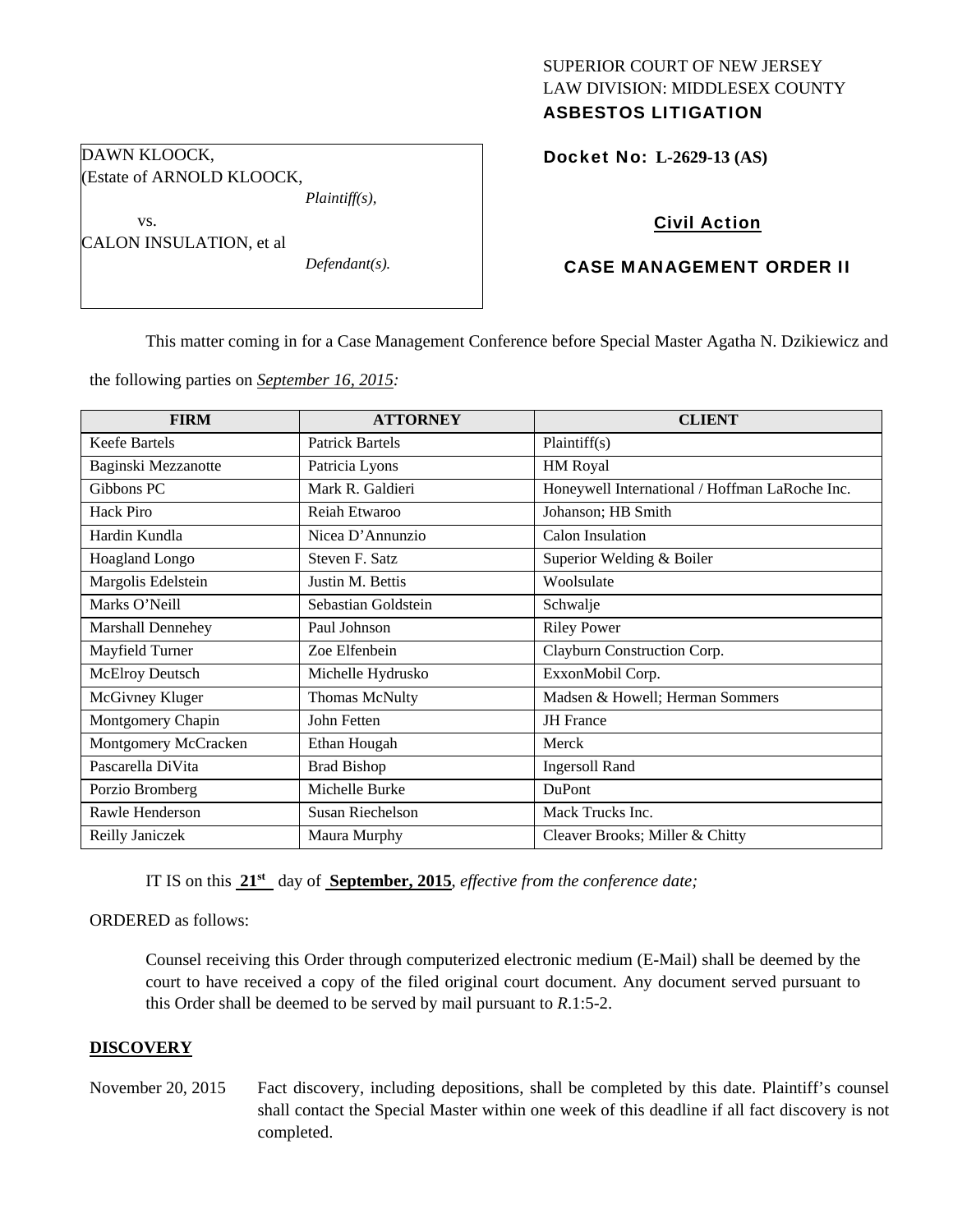November 20, 2015 Depositions of corporate representatives shall be completed by this date.

## **EARLY SETTLEMENT**

September 30, 2015 Settlement demands shall be served on all counsel and the Special Master by this date.

- December 16, 2015 The early settlement conference previously scheduled on this date is **cancelled**.
- \*November 4, 2015 @ 10:15am Early settlement conference. All defense counsel shall appear with authority to negotiate settlement and have a representative authorized to negotiate settlement available by phone. Any request to be excused from the settlement conference shall be made to the Special Master no later than 4:00pm of the day prior to the conference. *(\*Please note change from date given at the conference.)*

#### **SUMMARY JUDGMENT MOTION PRACTICE**

| December 18, 2015 | Plaintiff's counsel shall advise, in writing, of intent not to oppose motions by this |
|-------------------|---------------------------------------------------------------------------------------|
|                   | date.                                                                                 |

- January 8, 2016 Summary judgment motions shall be filed no later than this date.
- February 5, 2016 Last return date for summary judgment motions.

#### **MEDICAL DEFENSE**

November 20, 2015 Upon request by defense counsel, plaintiff is to arrange for the transfer of pathology specimens and x-rays, if any, by this date.

March 18, 2016 Defendants shall identify its medical experts and serve medical reports, if any, by this date. **In addition, defendants shall notify plaintiff's counsel (as well as all counsel of record) of a joinder in an expert medical defense by this date.** 

#### **LIABILITY EXPERT REPORTS**

March 11, 2016 Plaintiff shall identify its liability experts and serve liability expert reports or a certified expert statement by this date or waive any opportunity to rely on liability expert testimony.

April 15, 2016 Defendants shall identify its liability experts and serve liability expert reports, if any, by this date or waive any opportunity to rely on liability expert testimony.

#### **EXPERT DEPOSITIONS**

April 29, 2016 Expert depositions shall be completed by this date. To the extent that plaintiff and defendant generic experts have been deposed before, the parties seeking that deposition in this case must file an application before the Special Master and demonstrate the necessity for that deposition. To the extent possible, documents requested in a deposition notice directed to an expert shall be produced three days in advance of the expert deposition. The expert shall not be required to produce documents that are readily accessible in the public domain.

\_\_\_\_\_\_\_\_\_\_\_\_\_\_\_\_\_\_\_\_\_\_\_\_\_\_\_\_\_\_\_\_\_\_\_\_\_\_\_\_\_\_\_\_\_\_\_\_\_\_\_\_\_\_\_\_\_\_\_\_\_\_\_\_\_\_\_\_\_\_\_\_\_\_\_\_\_\_\_\_\_\_\_\_\_\_\_\_\_\_\_\_\_\_\_\_\_\_\_\_\_\_\_\_\_\_\_\_\_\_